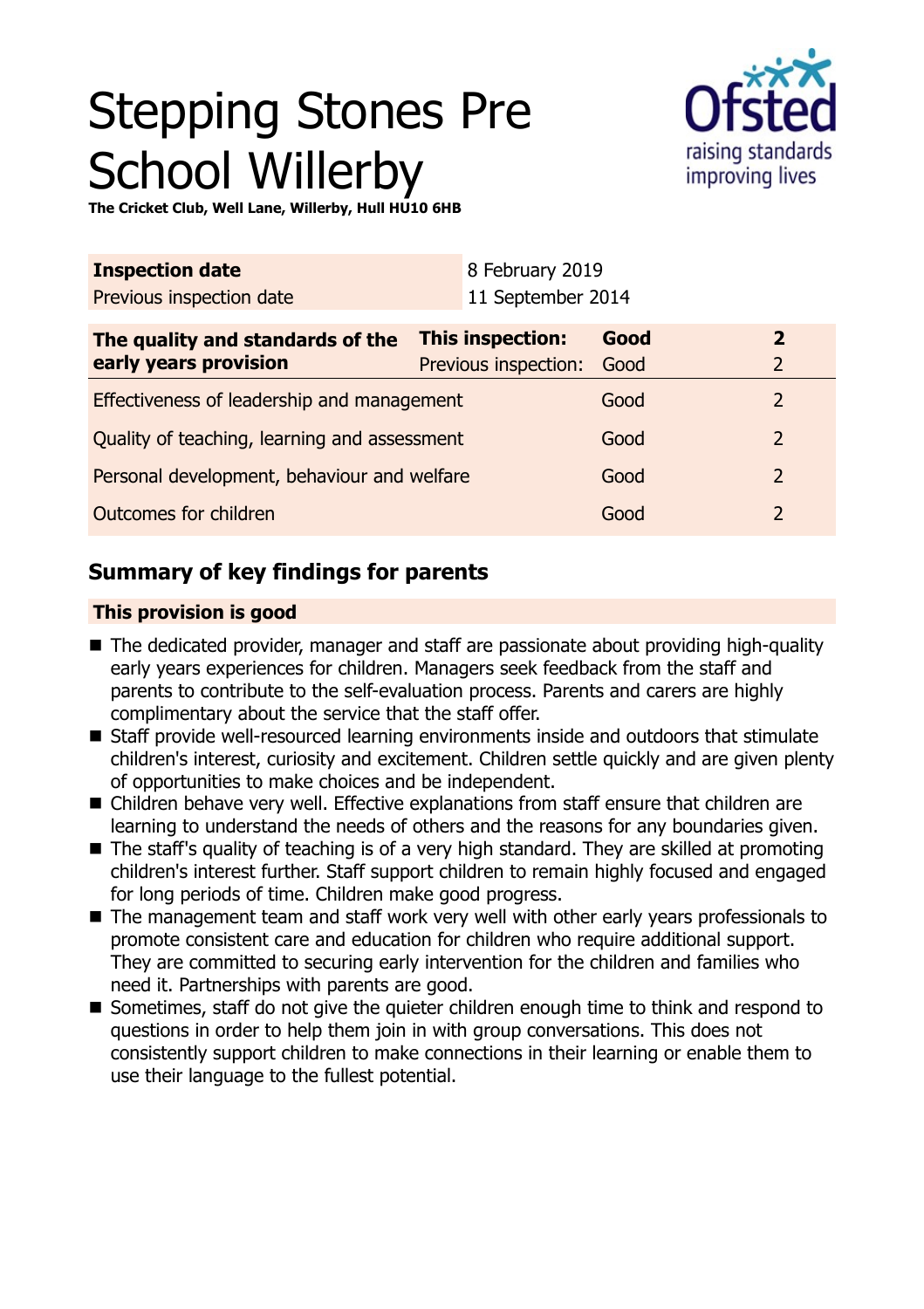## **What the setting needs to do to improve further**

## **To further improve the quality of the early years provision the provider should:**

■ extend and sharply focus children's language and communication skills, giving quieter children even more time to respond and answer questions, to help them join in with group conversations.

## **Inspection activities**

- $\blacksquare$  The inspector engaged in discussions with staff and children throughout the inspection at appropriate times. She held meetings with the provider and the manager.
- The inspector observed the quality of teaching during activities inside and outside and assessed the impact this has on children's learning. She carried out a joint observation with the manager.
- The inspector viewed documentation, including public liability insurance, policies and procedures, and the suitability checks of staff.
- The inspector viewed all areas of the premises used by children. She discussed selfevaluation and the impact this has on the pre-school.
- $\blacksquare$  The inspector spoke to a number of parents and carers during the inspection and took account of their views.

#### **Inspector** Caroline Stott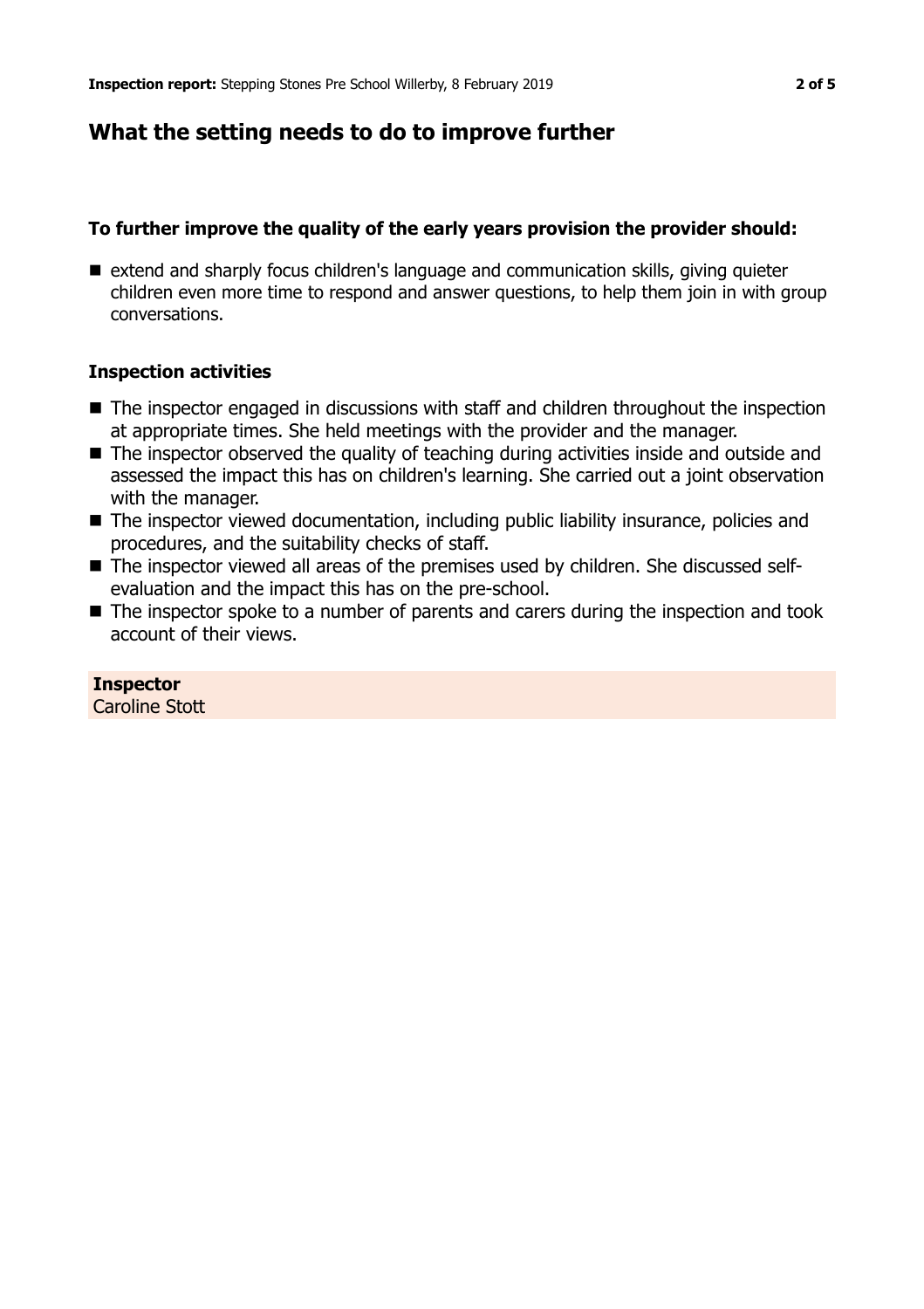## **Inspection findings**

## **Effectiveness of leadership and management is good**

Safeguarding is effective. The staff have a secure knowledge of how to keep children safe. They have attended safeguarding training and demonstrate a good understanding of what to do should they have a concern about a child in their care. The pre-school is safe and secure. Robust recruitment and vetting procedures help to ensure that all staff are suitable to work with children. Staff receive good support through regular supervisory meetings and training. This provides opportunities for staff to build on their areas of expertise or interests. For example, after attending literacy training, staff now introduce one main book a week. This helps to promote children's confidence with the book and the story. The provider tracks groups of children's progress efficiently to reduce any gaps in children's learning promptly.

## **Quality of teaching, learning and assessment is good**

The experienced and well-qualified staff interact enthusiastically with children and encourage them to become involved in activities. They know children well and make timely and accurate assessments of their development. Progress summaries and children's next steps in learning are shared regularly with parents. Staff make sure that the broad range of activities provided encourages children to be imaginative and develop their curiosity. For example, staff introduce sensory play with jelly. Children are keen, enthused and interested. They name shapes and use words such as 'slushy'. Activities are skilfully developed further by staff to retain children's interest in learning. For example, children are offered magnifying glasses to look through and mathematical concepts are discussed well. Children show a love of books and repeat familiar refrains from stories. They show good determination and concentration, and at times are deeply involved in their chosen play.

#### **Personal development, behaviour and welfare are good**

Staff support children well to learn about healthy lifestyles. Children are provided with healthy snacks and drinks and enjoy being physically active outdoors. For example, they thoroughly enjoy a racing game, counting out marks representing the winner. Children have good opportunities to learn about diversity, for example while engaging in activities that help them to learn about different cultural backgrounds. There are warm and secure attachments in place between the staff and the children. Staff highly praise children on their achievements to help raise their confidence and self-esteem. Staff very effectively support toilet training and good hygiene procedures.

#### **Outcomes for children are good**

All children, including funded children, make good progress from their starting points. They are engaged and motivated to learn. Children are confident, independent and sociable. They are developing good literacy and mathematical skills. For example, older children enjoy early writing as they practise writing their name. They learn to count and colour match. Children explore threading activities, learn to use scissors and build a variety of structures using bricks. This promotes their coordination skills. This helps to prepare children with the key skills that they need for the next stage in their learning, including starting school.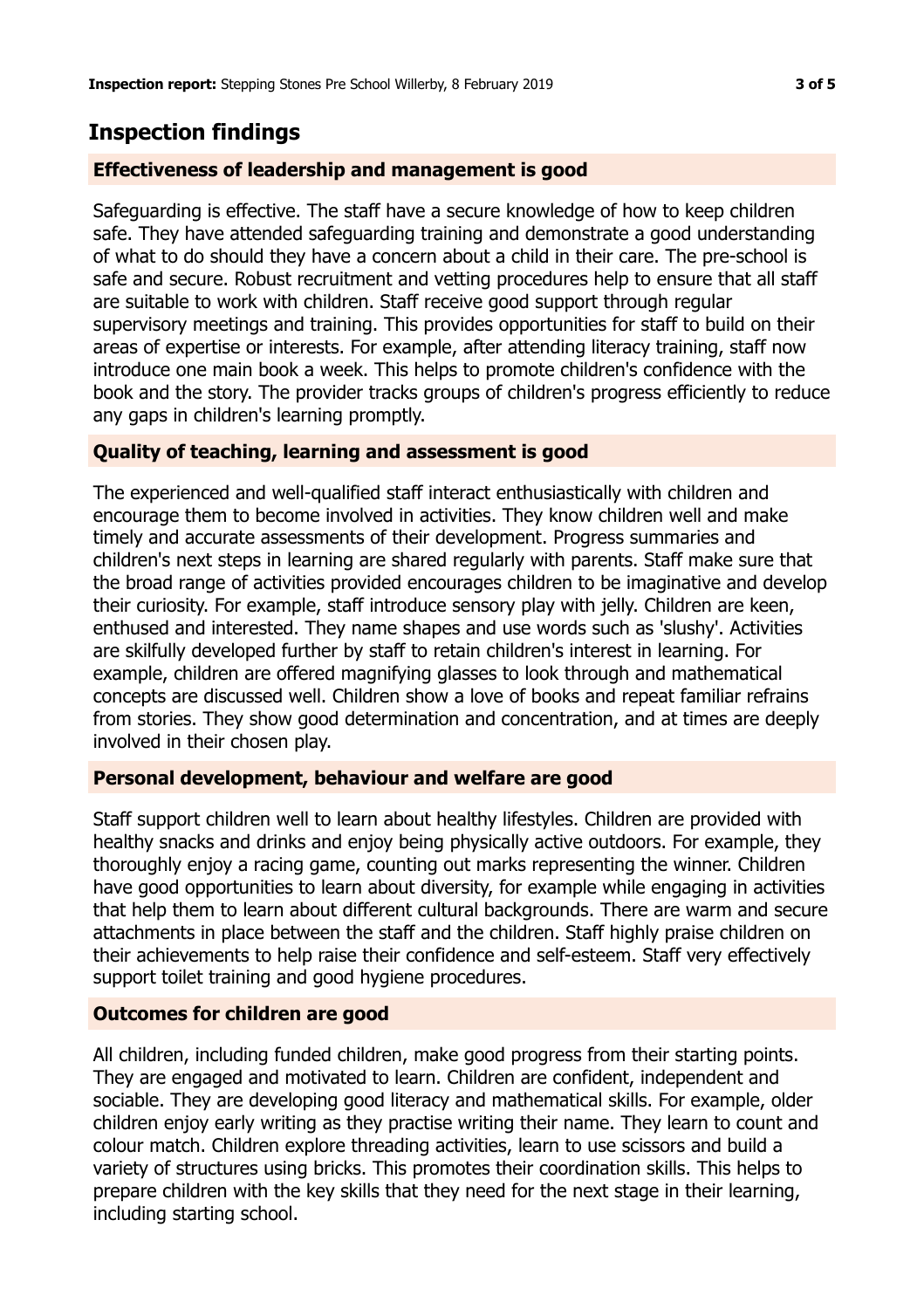## **Setting details**

| Unique reference number                             | EY476010                                                                             |  |
|-----------------------------------------------------|--------------------------------------------------------------------------------------|--|
| <b>Local authority</b>                              | East Riding of Yorkshire                                                             |  |
| <b>Inspection number</b>                            | 10069326                                                                             |  |
| <b>Type of provision</b>                            | Childcare on non-domestic premises                                                   |  |
| <b>Registers</b>                                    | Early Years Register, Compulsory Childcare<br>Register, Voluntary Childcare Register |  |
| Day care type                                       | Sessional day care                                                                   |  |
| Age range of children                               | $2 - 4$                                                                              |  |
| <b>Total number of places</b>                       | 26                                                                                   |  |
| Number of children on roll                          | 20                                                                                   |  |
| Name of registered person                           | Stepping Stones Pre-School Kirk Ella & Willerby<br>Limited                           |  |
| <b>Registered person unique</b><br>reference number | RP533548                                                                             |  |
| Date of previous inspection                         | 11 September 2014                                                                    |  |
| <b>Telephone number</b>                             | 01482658020                                                                          |  |

Stepping Stones Pre School Kirk Ella & Willerby Limited registered in 2002 and reregistered in 2014 due to a change in company status. The setting is owned and managed by a private provider, who holds qualified teacher status. It employs six members of childcare staff. Of these, two hold qualified teacher status and four hold appropriate early years qualifications at level 3 or 2. The setting is open Monday to Friday during term time only from 9am until 12.05pm and afternoon sessions are offered according to demand. It provides funded early education for two-, three- and four-yearold children.

This inspection was carried out by Ofsted under sections 49 and 50 of the Childcare Act 2006 on the quality and standards of provision that is registered on the Early Years Register. The registered person must ensure that this provision complies with the statutory framework for children's learning, development and care, known as the early years foundation stage.

Any complaints about the inspection or the report should be made following the procedures set out in the guidance *Complaints procedure: raising concerns and making* complaints about Ofsted, which is available from Ofsted's website: www.ofsted.gov.uk. If you would like Ofsted to send you a copy of the guidance, please telephone 0300 123 4234, or email [enquiries@ofsted.gov.uk.](mailto:enquiries@ofsted.gov.uk)